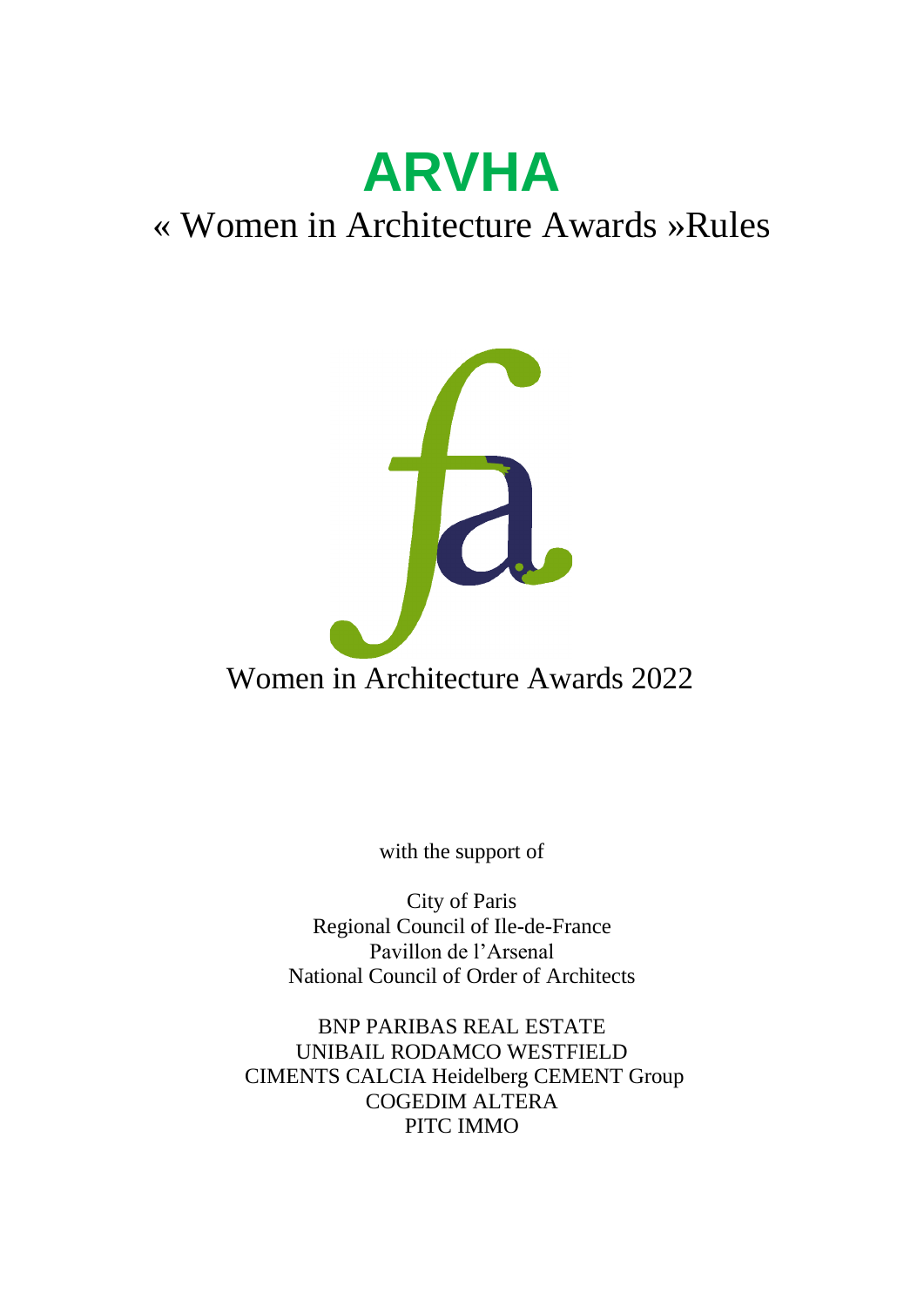**REGULATION OF PRIZE OF WOMEN'S ARCHITECTS**

# **ARVHA**

# **PRIZE OF WOMEN'S ARCHITECTS** °°°

#### **GENERAL REGULATION**

 $000$ 

ARVHA was formed in 1993 by architects in France. It is an association under the law 1901 whose aim is to do research, carry out studies and provide training in the field of housing and built environment. Since 1995 it organises training courses for architects in various areas such as disabled access, sustainable development, architecture, urban renewal– with the support of the Ministry of Culture and Communication, the Ministry of Women's Rights, the city of Paris, and the Pavillon de l'Arsenal. It organized three international exhibitions and three website dedicated to women's architects. A recent study in 2012 was about equality in the architects profession and came up with 10 proposals with one of them aimed at highlighting the place of women in architectural practice.



The results of this study on equality men/women has ARVHA to organize the Women in Architecture Award 2022 and started in 2013.

The city of Paris, the Pavillon de l'Arsenal and the National Council of the Order of Architects support this project. The enterprises' partners are Calcia Heidelber Cement group, BNP PARIBAS REAL ESTATE, UNIBAIL RODAMCO WESTFILED ( URW ) and COGEDIM ALTERA and PITCH IMMO.

This Prize is open to women architects in France who have built or practice in France, with the condition they are registered with French Order of Architects and are the author of the projects that are presented.

A new category opens in 2017 to architects, who are not French, don't practice in France and are registered in their own countries and with proof. We thank our European partners to help us in this project: "Donne Architetto" in Italy founded by Fulvia Fagotto, "Women Architecture" in Slovakia by Andrea Klimko, the Network "Women in Architecture" founded by Angela Brady in England and with Anna schabel now, the German network the Spanish network etc

This Prize aims to honour the quality of the architectural conception of the projects and the careers of women architects, with the corollary to make easier the recognition of the part played by women in the field of Architecture and construction industry in France and in Europe especially.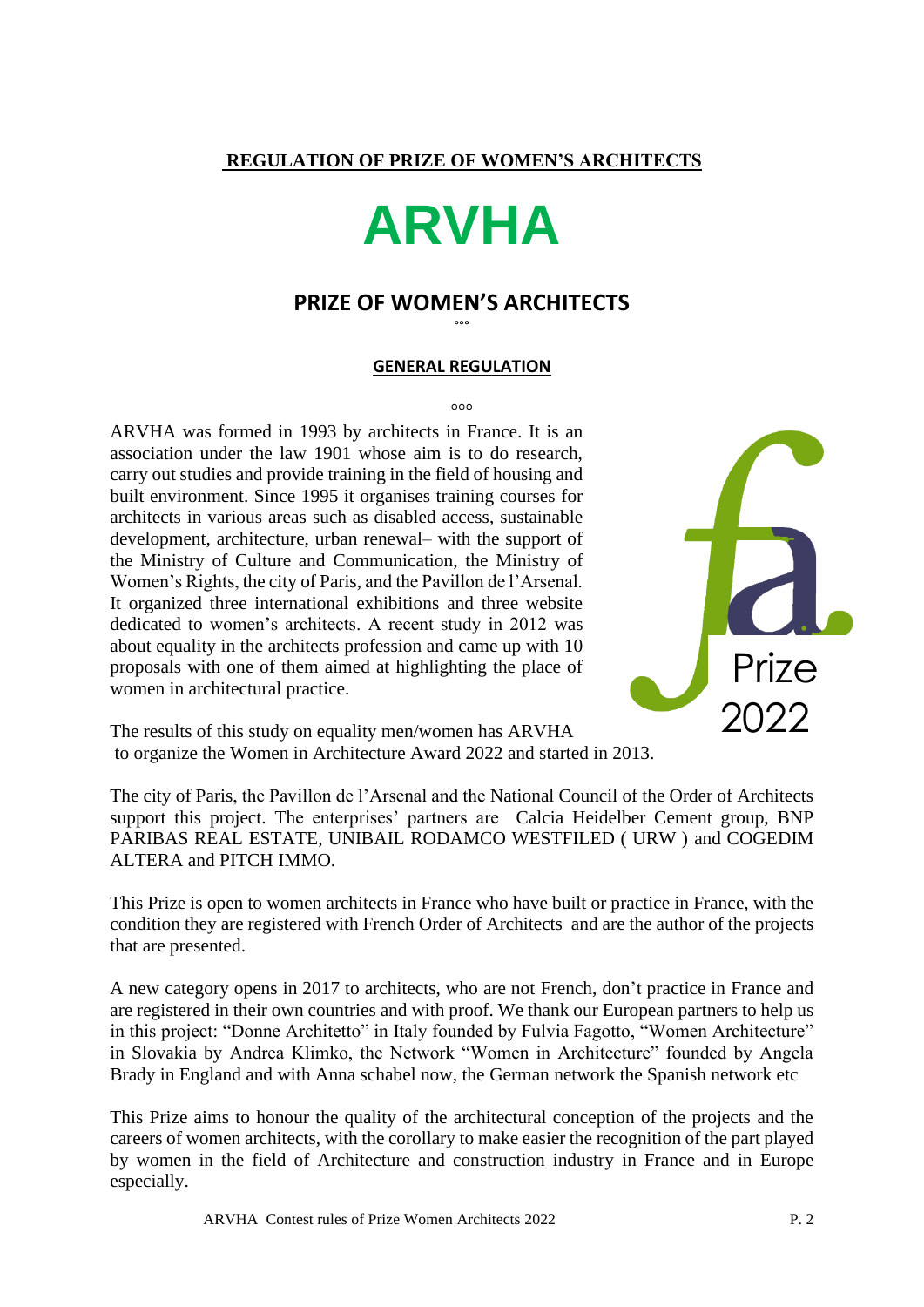This Prize aims to highlight the works and careers of women architects in order to inspire young women architects through role models and to encourage equality.

The present document defined the general framework of the rules.

The entry is Free

# **Article 1 – Object**

Four categories of prize are proposed, the category 1 to 3 are only open for architects registered to the Order of Architects in France.

**Woman Architect** for projects completed – 3 to 5 projects – graduated and registered to the National Council of the Order of Architects, author of the Work with a text of 300 words max on their work and professional practice ; testimonies of their partners, clients, users can be joined to the registration form of the Prize.

**An Original Work** designed by a woman architect registered to the National Council of the Order of Architects. The notion of original work is extended to the specific way to conceive architecture, including special methodology of developing architecture projects.

**Young Woman Architect** awarded for her works– 3 to 5 projects completed or unbuilt – women under 40 years old graduated and registred to the National Council of the Order of Architects, author and signer of the Work ; with a text of 300 words max on their work and professional practice ; testimonies of their partners, clients, users can be joined to the registration form of the Prize.

**International Prize** award for woman architect overseas, 3 to 5 projects. The women have to be registered in the National Council of the Order of Architects in their country.

This is the category for foreigner architects, the other categories are for architects registered in France.

For all the Awards, Architects will give plans, photos and description to ARVHA, those documents are copyright-free in view to be published on a website, and for the laureates, in a summary work.

In case of pre-selection, the Architects will submit good quality images for ARVHA website, for use at the award ceremony.

# **Article 2 – Partners**

For the Women in Architecture institutional partners are :

- The City of Paris
- The Regional Council of Ile de France
- The National Council of the Order of Architects

ARVHA reserves the right to include other partners.

ARVHA Contest rules of Prize Women Architects 2022 P. 3 The magazines and websites of the Moniteur, AMC, D'A et A Vivre éditions, ARCHI CREE, PASSION ARCHITECTURE, LE MONDE le Journal de l'architecte, le Moniteur, Batiactu, Construction 21, have been requested to broadcast the information about the Award and have given their support. A radio transmission on France culture have been made in 2016 on the Women in Architecture Award on the « la grande table » and in 2017 [www.radioimmo.fr](http://www.radioimmo.fr/) a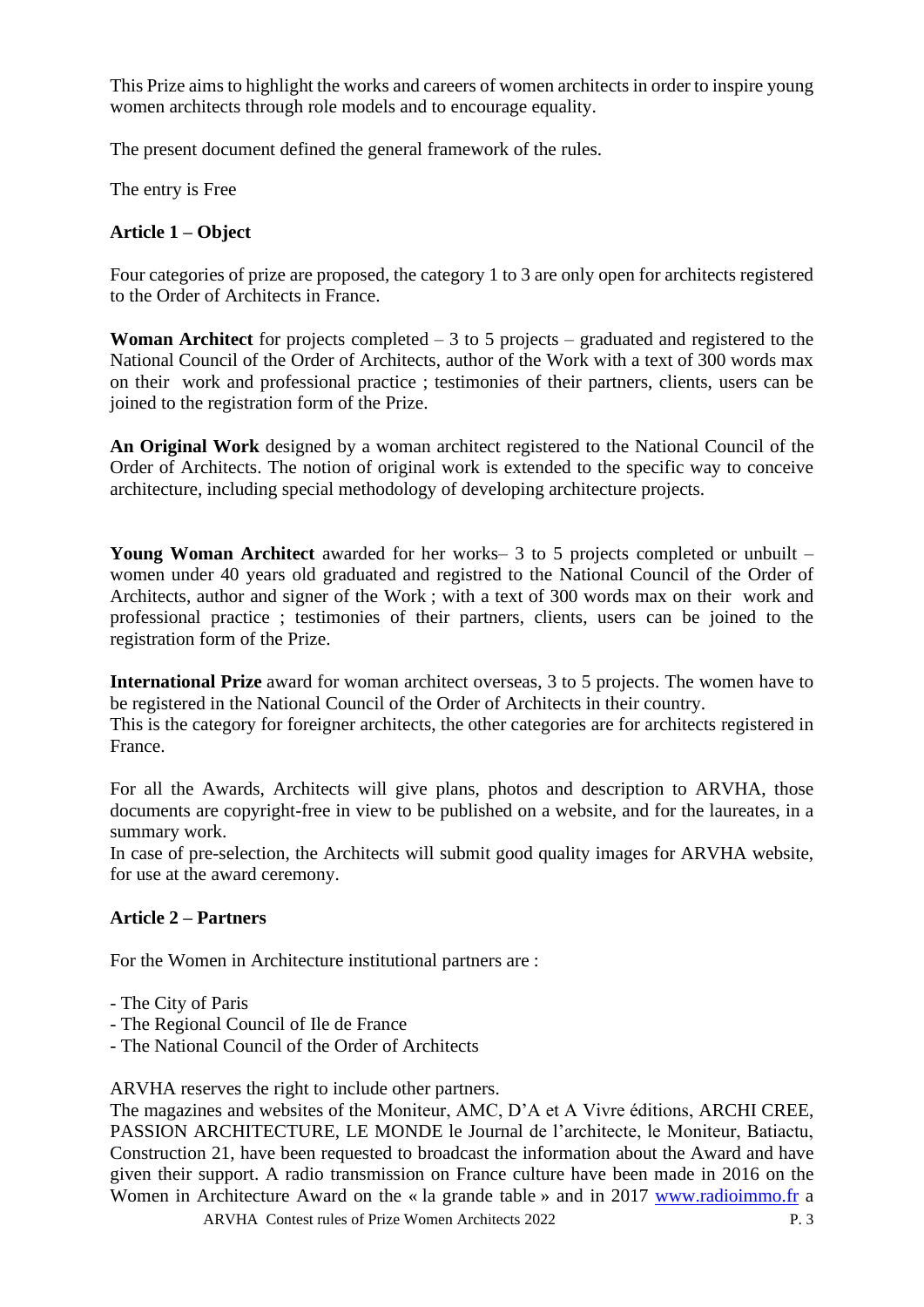radio broadcast has been recorded, it is available on their website. On 2018 we have been interviewed by Radio Comm d'archi and also by the Belgium TV named Caviar d'architecture Other media might be requested to do the broadcasting. In 2019 we were distributed by Batiactu, and Batiweb as well as TEMA Architecture and international media. Other newspapers may be asked to carry out the dissemination. In 2020, newspapers such as BATIACTU ARCHI CREE la dépêche, le Journal de l'Architecte, Bati info the podcast of Com d'archi or the students of INA have made reports on the prize; the Belgian magazine ARCHI URBAIN as well as an Italian magazine follow us regularly and we are relayed by associations from several European countries and Canada in particular.

# **Article 3 – Call for Registration**

A call for projects will be launched in May 2018. It will be published as widely as possible in all media and professional institution. For example in France the Groupe Moniteur, the National Council of the Order of Architects, on their website and their papers editions, and those of the regional council of the Order of Architects.

It is also diffuse in all the way available by ARVHA and its partners. We are fellowed by TEMA architecture and by BATIACTU the Journal of Architects ( French and Belgium support) and also the newsletter of the Order of Architects.

This call for projects has three main purposes :

- To give an Award to women architects for the quality of their projects completed or unbuilt- give the possibility to women being recognised in the world of architecture.
- Highlight the works and careers of women architects, in order to inspire young women architects by giving role models.
- To promote equality and diversity in Architecture

# **Article 4 – Creation of the form**

#### **4.1 – Content**

The registration form is constituted under the form of multimedia files transmitted to ARVHA The registration forms are transferred via computer only.

For each project, the registration form have to contain:

- A registration form online <http://www.femmes-archi.org/en/inscription-en/>
- 3 Authorisations files ( Contractor, photographer, Project Manager) for each project, available to download on<http://www.femmes-archi.org/en/homepage-2/> . They have to be printed, filled out and returned to: equal@arvha.org
- A text of 300 words presenting the career path of the women architects for category 2 and 3, and a description of the projects and the program, of the constraints of the building's site (materials, building systems etc…), and the mission realizes.
- A reference about the project 100 words
- Images: site plan, plan of the ground floor, common floor plan , there is no limit for the graphic documents.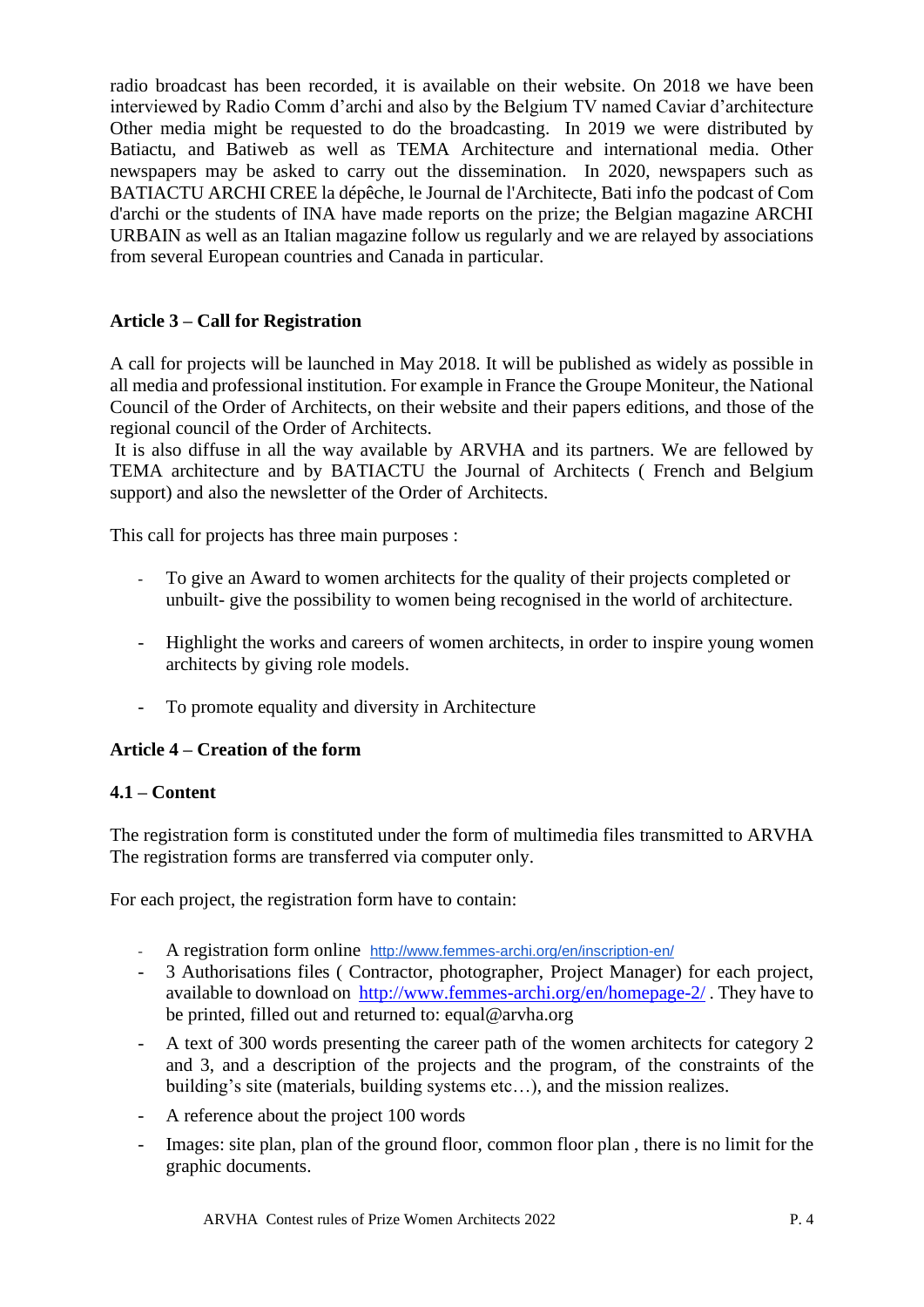- For you illustrations (photos, plans, computer-generated imagery), the required format is : JPG or PNG with format RVB (CMJN, PDF excluded). Desired size : 2 000 pixels at max, width or height.

If you are associated with someone we need their agreement, inform us by mail at: **[equal@arvha.org](mailto:equal@arvha.org)**

# **4.2 – Rights**

The architects need to submit « Women in Architecture Award », the registration form, to obtain all the necessary authorisations to the reproduction and representation of the elements contained in their form (plans, drawings, photos.. the list is not exhaustive): in all the media, regardless the support, contributing of the " Women in Architecture Award" also a reproduction by ARVHA on the advertising documents of the preceding edition.

Publication needs to be permitted and free of charge. The participants guarantee ARVHA have authority to use all submitted images.

# **4.3 – Protection**

The information contained in the entry form is addressed to ARVHA and its partners. In accordance to the law « Data processing and Liberty » of the 6 January 1978, the participants have access to their information, and can rectify them or oppose to their treatment by writing at this postal address : ARVHA – Association pour la Recherche sur la Ville et l'Habitat-MDA 5, 7 rue Perrée 75003 Paris.

#### **Article 5 – Selection**

All registration forms received will be viewed for compliance with competition rules.

At the end of a first exam of all the registration forms, the jury makes a pre-selection of three "Original work" realized by three women architects ; three women who have realized at least 5 projects for " Woman Architect" and three young women "Young Woman Architect" for their projects built or unbuilt.

This pre-selection can also be made through the website entries and its virtual tools via an IT communication website, the members of the jury have access to the website and have looked the projects before the meeting.

The team will be notify of the short-list and will provide good quality photos for ARVHA so that it can realise a Power Point presentation of the selected Architects during the awards ceremony.

During a second judging, a face-to-face meeting the jury will select a person or a work for each prize.

The participants have to provide photos of the architect, and photos of their projects which have to be copyright-free. The participants agree to be filmed by ARVHA, so that it can be put on the website and on its YouTube channel and Facebook page.

By competing they agree to provide photos, films and documents copyright-free from the project owner and the photographer, and allow the right to photograph the laureates for the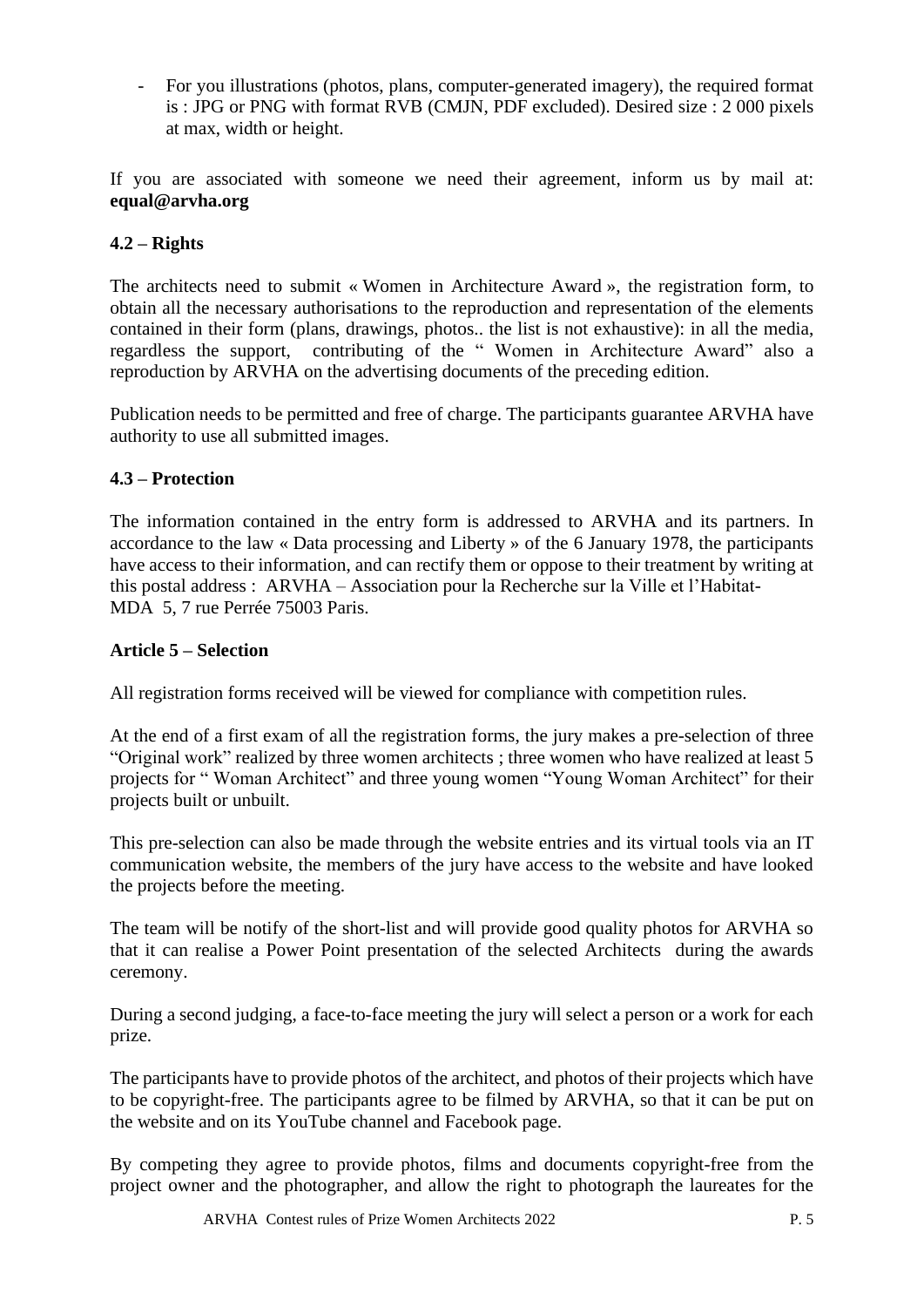purpose of publishing their picture on the project website, the ARVHA's website and included on the media.

# **Article 6 – Prize List**

All the elements and information about women and their works collected during the phase of selection, will be presented to the jury during the second meeting.

After examination, the jury chooses a woman architect for an architecture project having an innovate and remarkable aspect, a woman architect having also presented 3 to 5 projects (without age-limits), and a woman architect under 40 years old, for her projects or realisations.

As the jury's discretion it has the faculty to award a special mention to two other women by selection and two other commendable projects.

The selection criteria used by the jury to determine the winners are left to the appreciation, understanding that the works selected have to be of high-level architectural quality. The notion of exceptional professional path will be relevant too.

# **Article 7 – Jury**

The Jury is presided by the president of ARVHA or her delegates, who dispose of a preponderant vote in case of an impossibility agreement about the candidate by prize or chosen work.

The French Order of Architects is a member of the jury, and is represented by at least one representative of a Region other than Ile-de-France, and one member of the National council of the Order of Architects.

In the jury are represented one or two European woman architect. The members of the jury can changed year by year.

The jury is composed of 5 members minimum to 10 maximum. Its members are personality from the world of architecture. Most of them are architects.

The jury is created by ARVHA and its partners, so that it is sovereign and can judge the works without biased opinion.

The jury proceeds by a discussion of point of view, and a vote by secret ballot. In the event of a tied vote the president of the jury can restart the debate to find an agreement. The president has the authority to make the final casting vote.

# **Article 8 – Exhibition**

The Laureates' team provide a video and photographic and graphic materials to highlight their projects. They agree to be filmed by ARVHA so that the video can be put on the website [www.femmes-archi.org](http://www.femmes-archi.org/) , the Facebook page and the You tube channel of ARVHA and all other medias like LINKEDINE INSTAGRAM…

The photo report realized at the occasion of the work of the jury are aimed to be published in a magazine's architecture or in a production realized by ARVHA.

They also agree to be filmed to be part of ARVHA's video library and to appear on ARVHA's YOU TUBE channel and relayed on ARVHA's FACE BOOK page.